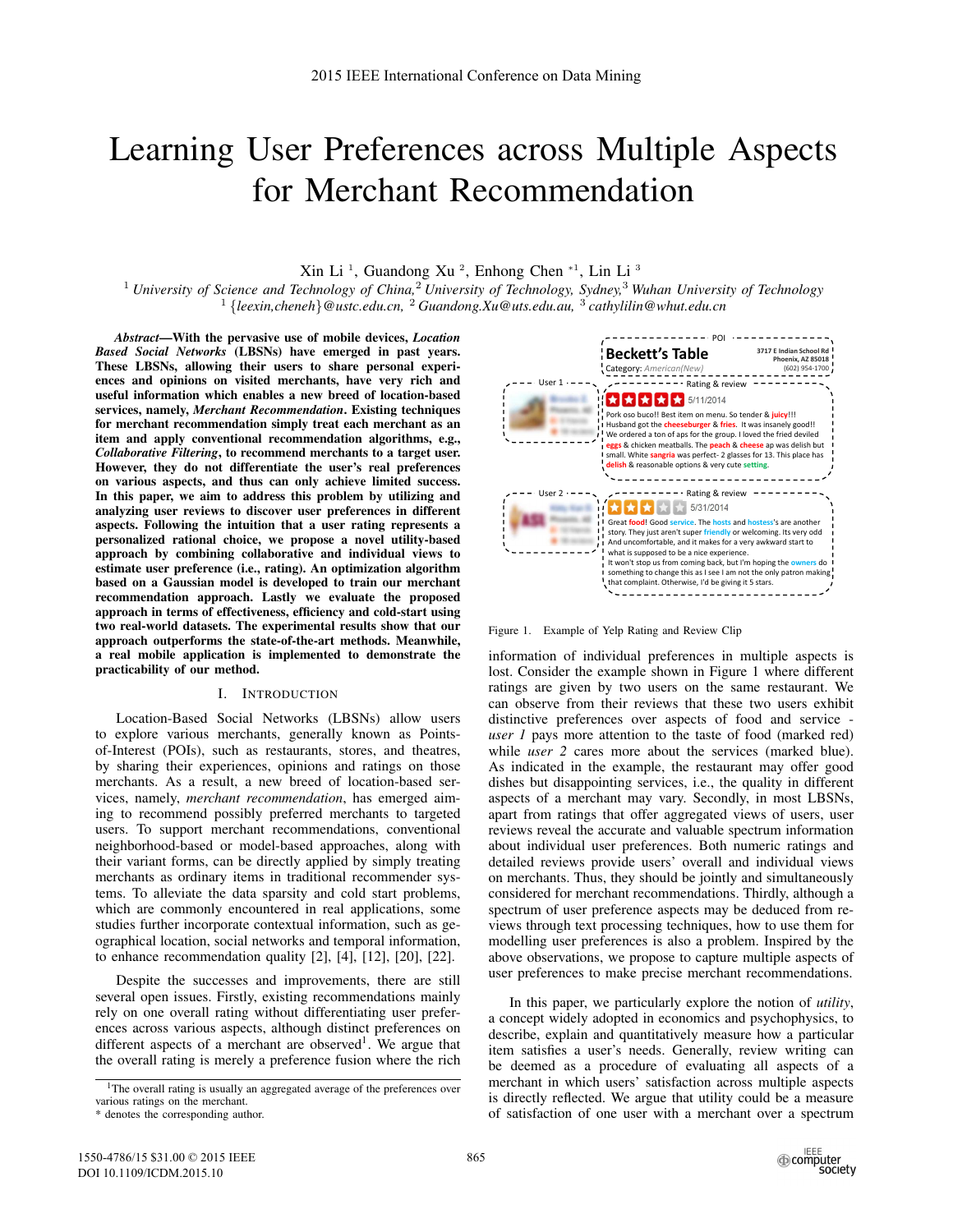of preferences. Therefore, we specify such aspect-based satisfaction as *individual utility*. We assume that a larger utility on a specific merchant indicates a more preferable choice to the user. On the other hand, we argue that employing matrix factorization on the rating matrix of users to merchants may derive a different kind of utility, termed *collaborative utility*, which reflects a collaborative view. Finally, we fuse the aspect-based individual utility (deduced from reviews) and the latent factor-based collaborative utility (from ratings) to form an overall utility. By optimizing the utility-based objective function via a Gaussian model, we can accurately estimate the user preference spectrum, and in turn predict the utility of the target user on a specific merchant (i.e., rating). In summary, we make the following contributions:

- We propose to capture user preference across multiple aspects from review text in order to enhance merchant recommendation. Different users place different weights on those aspects, which are learned through our parameter estimation algorithm.
- We define a new user utility function by combining the individual utility derived from reviews and the collaborative utility derived from the rating matrix to better model user rating on a merchant.
- We devise a learning algorithm based on Gaussian distribution with two various priors to obtain the parameters in our utility function. The learned utility is served as a rating for merchant recommendation.
- We conduct extensive experiments to evaluate our approach in terms of effectiveness, efficiency, and cold-start using two real data sets.
- We implement a real mobile application to show the practicability of our model, which has an intuitive exhibition of user preference across multiple aspects.

The remainder of this paper is organized as follows. Section II provides an overview of the related work. Section III gives a formulation of the problem. Section IV details our model together with the learning and inference. Section V presents the experimental results and the demonstration. Finally, Section VI concludes and discusses the future work.

# II. RELATED WORK

In this section, we review a number of studies on recommendations, especially in POI recommendation and reviewbased recommender systems.

*1) Traditional Recommender Systems:* Traditional research on recommender systems mainly employ memory-based [10] and model-based collaborative filtering (CF) [8], [5] techniques on user-item ratings. In the past few years, contextual information like social or trust networks have been incorporated into various models to further improve recommendations [14], [13]. Our research is different from these traditional recommendation techniques since traditional ones rely greatly on the overall ratings while ignoring different aspects of the rating process.

*2) POI Recommendation:* Recently, owing to the prevalence of portable devices, techniques for supporting POI recommendation in LBSNs have attracted much research interest. Studies on POI recommendation have many applications, such as user behavior study [24], online retail store placement [7] and both event and activity recommendations [23], [25]. Conventional CF methods can be applied by treating a POI as an item [19]. In addition, a wide range of information available in LBSN has been extensively explored, such as geographical location [1], [11] , social connections [2], [12], temporal information [4], [22] and POI descriptions [21]. Our study has two distinctions : (1) we focus on user reviews which are not adequately studied in the previous work on LBSNs; (2) we address the rating prediction problem from an individual and collaborative view of utility.

*3) Review-based Recommender Systems:* Review is an important resource for understanding user opinions. Several studies explored this information to make predictions for ratings [18], [16]. Fan *etc.,* predict ratings for merchants from reviews through a regression method [3]. Huang in [6] extract subtopics from Yelp reviews to expose breakdown ratings for topics through topic models. Empirical experiments are conducted on sentiment rating prediction from reviews by incorporating author preference through the matrix approach [16]. The study most closely related to our work is [18] which analyses latent aspects from reviews via regression to predict overall ratings. Different to these methods, our approach focuses on aspect-based learning and the matching of user preference and merchant quality through review analysis.

#### III. PROBLEM FORMULATION

In an LBSN, we only utilize the rating and review information, and leave other information out of consideration. All the notations are shown in Table I.

Formally, let  $C = \{u_1, ..., u_N\}$  and  $P = \{v_1, ..., v_M\}$  be the set of users and merchants, respectively. User *u*<sup>i</sup> can give a rating, denoted as  $R_{ij}$  in a range of 1-5, to merchant  $v_j$ . In addition to rating a merchant, a user may write a review about his experience with the merchant, denoted as review  $d_i^{(i)}$ , which implicitly infers user preference and merchant quality. Specially, we can aggregate reviews written for merchant  $v_j$ , i.e.,  $d_j = \{d_i^{(1)}, \cdots, d_i^{(i)}, \cdots, d_i^{(N)}\}$ , to analyze merchant  $v_j$ 's quality as commented by all users, which will be detailed in the following section on the model.

To better understand our model, we introduce the following definitions: 1) Multiple Aspects: Aspect is a high level concept derived from user reviews to explicitly show which factors may influence a user's rating,  $A = \{A^1, ..., A^k, ..., A^{|A|}\}$ , such as decor, service or food taste in the case of a restaurant. 2) **Aspect Representation**: Each aspect  $A<sup>k</sup>$  can be represented as a collection of words, i.e.,  $A^k = \{w_1^k, w_2^k, \dots, w_n^k\}.$ Aspect words are selected from the review corpus. Words in the same aspect may be synonyms. For example, we have *decor* = {*atmosphere, ambiance, feel, decor, ...*}. 3) User Preference: For a given user  $u_i$ , user preference is defined as a vector of weights over all aspects, denoted as:  $\beta_i = [\beta_i^1, \cdots, \beta_i^k, \cdots, \beta_i^{|A|}]$ . Likewise, every aspect of each merchant has a score to indicate how well the merchant performs in such aspect, which we termed merchant quality. 4) **Merchant Quality:** Merchant Quality  $z_j$  is a vector of scores, within which each score quantitatively measures the merchant's quality in such aspect. That is  $z_j = [z_1^1, ..., z_j^k, ..., z_j^{|A|}]$ . More details on gaining  $z_j$  by utilizing aspect representation will be discussed in Section IV-A.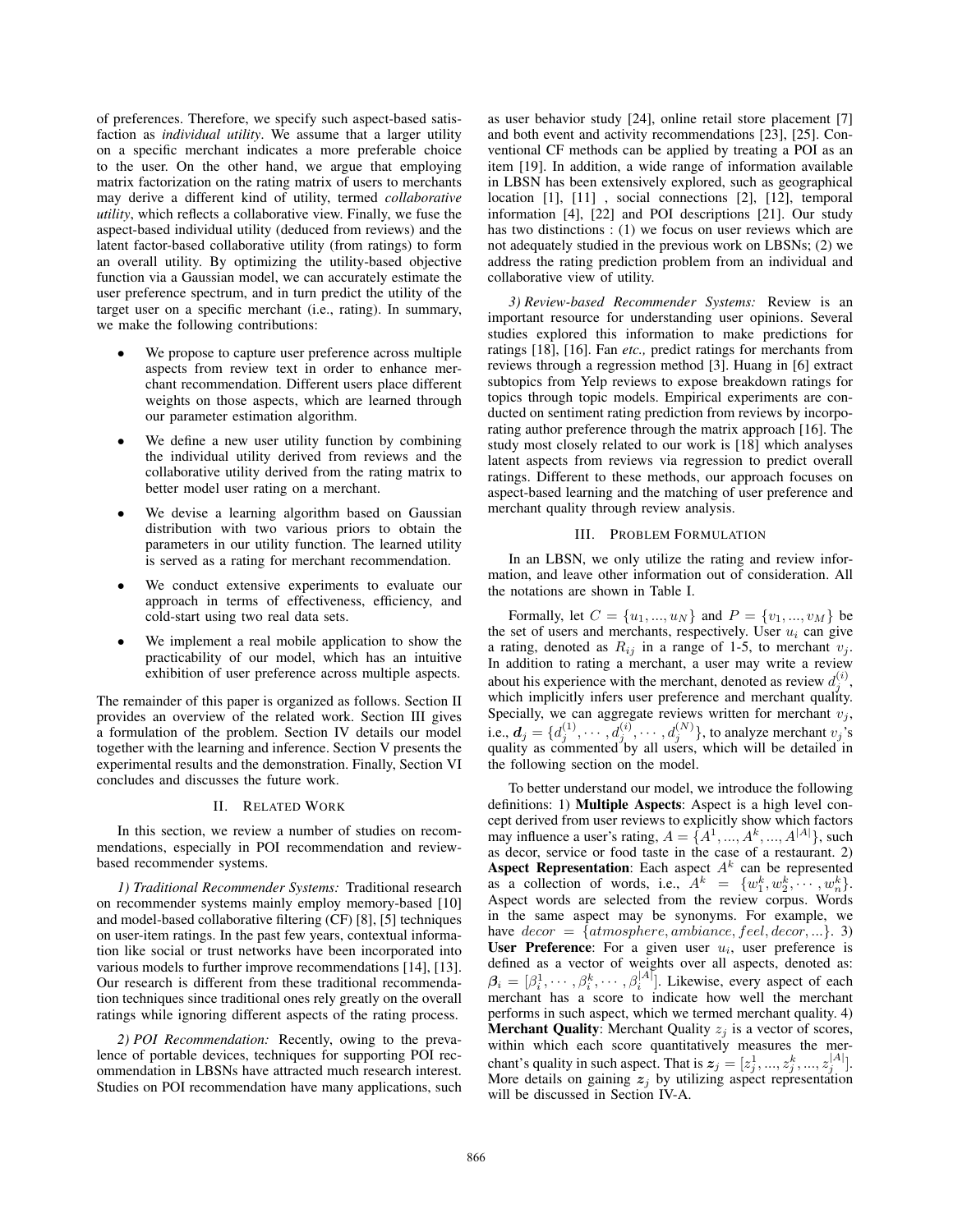| Symbol                                           | Size                    | Description                                           |
|--------------------------------------------------|-------------------------|-------------------------------------------------------|
| $\overline{C}$                                   | N                       | all the users                                         |
| $\overline{P}$                                   | M                       | all the merchants                                     |
| R                                                | $N \times M$            | rating matrix                                         |
| U                                                | $N \times K$            | user latent factor matrix                             |
| $\overline{V}$                                   | $\overline{M \times K}$ | merchant latent factor matrix                         |
| $\overline{D}$                                   | $N \times M$            | review matrix                                         |
| $\overline{d_i^{(i)}}$                           |                         | reviews on merchant <i>i</i> written by user <i>i</i> |
| $\overline{\mathcal{U}^{i}}$ , $\mathcal{U}^{c}$ | $\mathbb R$             | individual and collaborative utility                  |
| А                                                | $\left( .\right)$       | multiple aspects from user reviews                    |
| $W_i$                                            | $n \times  A $          | aspect word matrix for merchant j                     |
| $z_i$                                            | $1 \times  A $          | aspect score vector for merchant i                    |
| $\gamma$                                         | $n \times  A $          | word sentiment polarity matrix                        |
| $\beta_i$                                        | $1 \times  A $          | preference vector of user i                           |
| $\sigma$ , $\sigma$ .                            | $\mathbb R$             | variance of the priors                                |

Table I. NOTATIONS USED IN THIS PAPER



Figure 2. Aspect Representation and Merchant Quality Calculation

#### IV. MODEL SPECIFICATION

In this section, we introduce our learning model based on utility, followed by a complexity analysis of our algorithm.

## *A. Utility-based Model*

In economics, discrete choice models are derived from a random utility model (RUM), where user behavior is under the assumption that maximizes the utility. As discussed previously, utility is a representation of satisfactions over a set of considerations. In [17], utility U is modeled as  $\beta z^T + \epsilon$ , where *z* is a feature vector comprised by the user consideration, *β* is a parameter vector to weigh the utility of each considerations and  $\varepsilon$  is the error term without observations. In the context of merchant recommendations, we can easily treat rating as an equivalence of satisfaction (i.e., utility) -  $z$  is the aspect quality of merchants affecting user decision making and *β* is the user preferences over aspects. Thus, the overall rating given by a user to a merchant is decided by aggregating the aspect-wise inner products of *β* and *z*.

As aforementioned, we have individual and collaborative utility and thus obtain the overall utility as follows:

$$
\mathcal{U}_{ij} = \mathcal{U}_{ij}^c + \mathcal{U}_{ij}^i + \varepsilon_{ij}
$$
 (1)

where  $\mathcal{U}_{ij}^c$  is the collaborative utility (equivalent to  $U_i V_i^T$ ) while  $\mathcal{U}_{ij}^{i}$  is the individual utility (equivalent to  $\beta_i z_i^T$ ). A tuning parameter should be added to control the contributions of the two utilities. However, due to the presence of the individual utility parameter  $\beta$  in the calculation, this tuning parameter can be integrated into  $\beta$ , thus there is no need to involve a new parameter.

Defining meaningful aspects is the first step in our work, here we follow the boot-strapping aspect segmentation algorithm proposed in [18] to obtain  $A<sup>k</sup>$ . Firstly, for each dataset

we generally define a certain number of aspects<sup>2</sup>, which are factors considered important by customers in that category. Aspects defined for our both datasets are different due to the reason that merchants categories are distinct between two datasets we have, where most merchants in Yelp are restaurants while TripAdvisor merchants are hotels. Though restaurant and hotel share some of the same aspects, we define six aspect for each of the datasets in order to better reveal users' consideration upon restaurant and hotel. Secondly, we manually select several seed words with high frequencies for each aspect. After segmenting the sentences by words, we count the frequency for each word in the entire review corpus and then sort these words according to the frequency descendingly. By removing the stop words, we manually select those words that satisfy two criteria: 1) The word has a high frequency, 2) The word unambiguously belongs to one of the aspects aforementioned. Afterward, in order to expand the words in each aspect, we adopt the aforementioned algorithm in [18] to find similar words and partition them into corresponding aspects, to form an aspect representation  $A^k$ . Thirdly, from  $d_j$  which is the review corpus in regarding to merchant j, we calculate  $\mathbf{W}_i \in \mathbb{R}^{n \times k}$ , a word frequency matrix with each column corresponding to an aspect, in terms of the aspect representation. Take Figure 2 as an example, let us suppose that  $d_j$  contains two reviews shown in Figure 1 and we only show three aspects and present corresponding representative words due to space limitation. Every element in  $W_j$  represents the word frequency in corpus *d*<sup>j</sup> in terms of the aspect representation words shown in the figure. Last, we multiply the  $W_j$  with a parameter matrix  $\gamma$ , which characterizes the sentiment polarities of all words and will be learned in the objective function optimization, to derive the merchant's quality, denoted as  $z_j = \sum_{w=1}^{n} \gamma \odot \mathbf{W}_j$ , where *n* is the length of the word vector in the aspect and  $\odot$  is the Hadamard product.

Eventually, we thus reformulate Eqn. (1) as:

$$
\mathcal{U}_{ij} = U_i V_j^T + \sum_{k=1}^{|A|} \beta_i^k (\gamma^{:,k}^T W_j^{:,k})^T + \varepsilon_{ij}
$$
 (2)

Under the assumption that the error term follows Gaussian distribution, we present the likelihood for our utility-based model.

$$
p(R|U, V, \beta, \gamma, \sigma^2) = \prod_{i=1}^{N} \prod_{j=1}^{M} [\mathcal{N}(R_{ij}|U_i V_j^T + \beta_i z_j^T, \sigma^2)]^{I_{ij}} \quad (3)
$$

# *B. Priors on Parameters*

We could apply Maximum Likelihood Estimation (MLE) to estimate the parameters in each task. Nevertheless, parameters such as  $U, V, \beta, \gamma$  lack regularization, which may lead to poor prediction performance due to overfitting. Hence, we employ a Bayesian model by placing priors  $p(\Omega|\Theta)$  on parameters  $\Omega = \{U, V, \beta\}$ , where  $\Theta$  denotes hyper-parameters. In order to simplify the discussion, we place a uniform distribution on parameter *γ*. Here, Gaussian prior and laplace prior are placed for regularization.

<sup>&</sup>lt;sup>2</sup>Aspects and its representation words can be downloaded from url: https://www.dropbox.com/s/05y5mq25gv7rutb/Aspects.txt?dl=0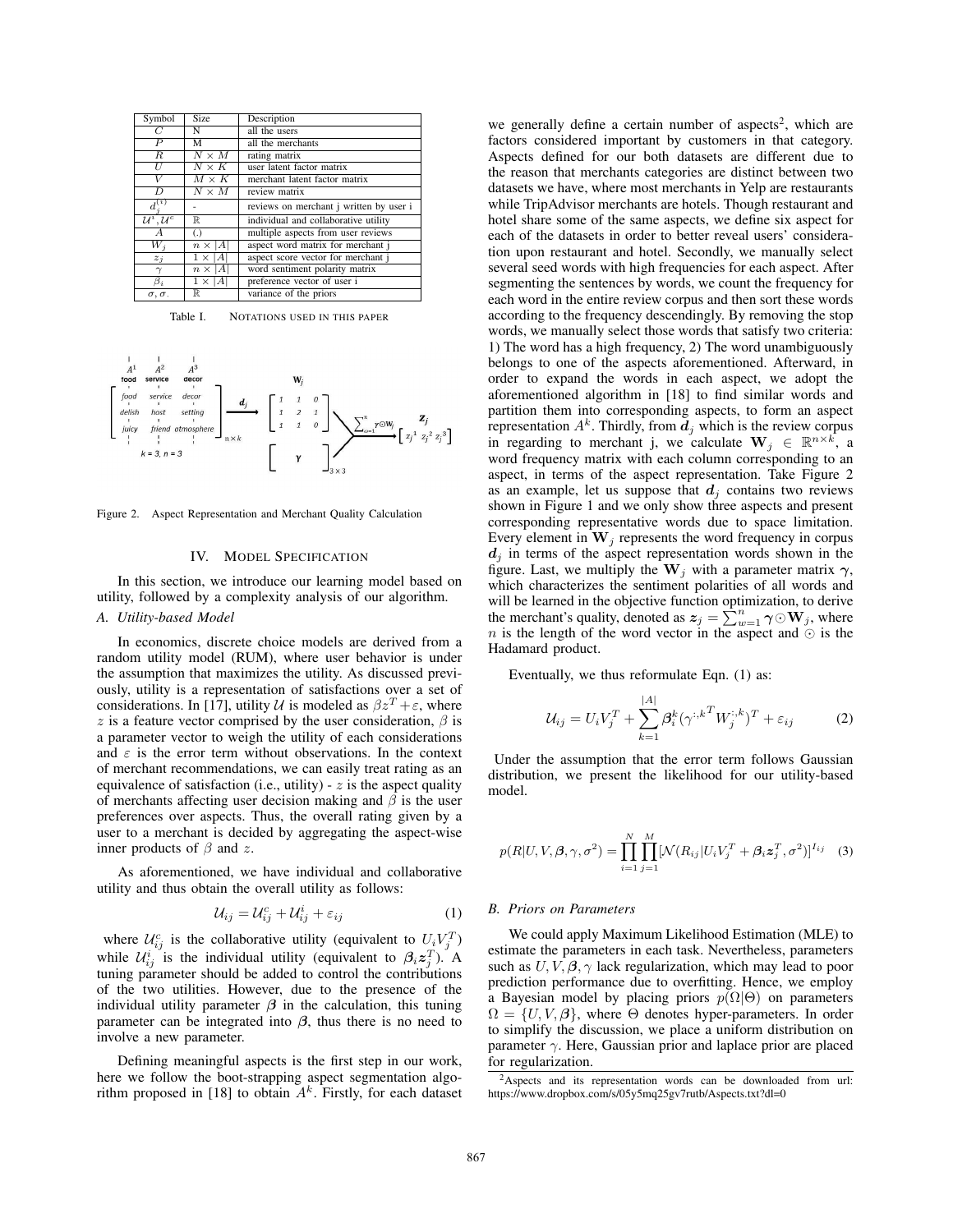# *C. Optimization Problem*

The posterior can be obtained according to Bayes theorem as follows:

$$
p(\Omega|R, D, \Theta) \propto p(R, D|\Omega)p(\Omega|\Theta)
$$
 (4)

Maximizing the Eqn. (4) is to learn the parameter  $\Omega$ , which is equivalent to minimizing its negative log form, i.e., minimizing the log-likelihood objective function.

$$
log\mathcal{L} = \sum_{i,j} I_{ij} (R_{ij} - U_i V_j^T - \beta_i \mathbf{z}_j^T)^2 + Reg(\Omega)
$$
 (5)

For Gaussian prior, the regularizer term corresponds to the L2-norm regularization ( $Reg_N(\Omega) = \frac{\lambda}{2} ||\Omega||_F^2$ ) while it is L1norm regularization for Laplace prior  $(Reg_L(\Omega) = \lambda ||\Omega||_1)$ , where  $\lambda$  is the parameter to be tuned by cross-validation through experiments.

Compared with L2-norm, L1-norm regularizer induces sparse values, i.e., most values of  $\Omega$  are zero. This is closer to the realistic choice process since only a few aspects matter for a given user. Hence, the prediction with sparser  $\Omega$  may better describe the fact.

A local minimum of the objective function given by Eqn. (5) can be achieved by performing gradient descent.

$$
\frac{\partial \log \mathcal{L}}{\partial \gamma^k} = \sum_{i,j} [(U_i V_j^T + \beta_i \mathbf{z}_j^T) - R_{ij}] \beta_i^k W_j^{:,k} \tag{6}
$$

$$
\frac{\partial log \mathcal{L}}{\partial U_i} = \sum_j [(U_i V_j^T + \beta_i \mathbf{z}_j^T) - R_{ij}]V_j + Reg(U_i) \tag{7}
$$

$$
\frac{\partial log \mathcal{L}}{\partial V_j} = \sum_i [(U_i V_j^T + \beta_i \mathbf{z}_j^T) - R_{ij}] U_i + Reg(V_j) \tag{8}
$$

$$
\frac{\partial log \mathcal{L}}{\partial \beta_i} = \sum_i [(U_i V_j^T + \beta_i z_j^T) - R_{ij}] z_j + Reg(\beta_i)
$$
 (9)

where  $\gamma^k$  is a word sentiment orientation vector for  $k^{th}$  aspect.

# *D. Complexity Analysis*

The overall complexity of our models is relevant to the computation of the objective function and its gradient descent.

According to Eqn. (3), the indicator matrix  $I_{ij}$  shows that only the observed values are involved in the model. With each observed value being decomposed to *F* dimensions of latent factors, the integrated computation for the first part is  $\mathcal{O}(|I_{ij}|)$ . *F*). On the other hand, the review preprocessing only costs a fixed time and the word vector for each aspect is a constant, and the computation for individual utility is  $\mathcal{O}(|I_{ij}| \cdot |A|)$ . The overall computation of the objective function is  $\mathcal{O}(|I_{ij}| \cdot (F +$ |*A*|)). In summary, the algorithm is computationally efficient and linear in the size of the dataset.

# *E. Recommendation*

Merchant recommendations can be performed by selecting merchants according to their gained utilities. The algorithm of proposed utility-based merchant recommendation is detailed in Algorithm 1. Particularly L1-6 calculate utility through iteratively optimizing Eqn.(5), e.g., L3 corresponds to Eqn.(6)- (9). L7-9 select merchants with higher utilities for recommendation.

Algorithm 1: merchant recommendations based on utility **input** : Reviews  $D$  containing  $W$ , Rating Matrix  $R$ **output**:  $Ω = {U, V, β, γ, θ}$ <sup>1</sup> Random Ω; <sup>2</sup> for *step = 1 to MAX STEP* do 3  $\Omega_l \leftarrow \Omega_l - \eta \nabla_{\Omega_l};$ <br>4 if converge then if *converge* then 5  $\left| \right|$  return utility =  $UV^T + \sum \beta \gamma W$ ; 6  $\eta \leftarrow \frac{\eta}{1+step/MAXSTEP};$ 

<sup>7</sup> for *each user* do

- sort *utility* of all merchants;
- recommend top merchants with highest utilities;

#### V. EXPERIMENT RESULTS

In this section, we compare our approach with up-to-date methods in terms of effectiveness and efficiency.

# *A. Dataset & Setting*

The experiments are based on the Yelp Dataset<sup>3</sup> and TripAdvisor Dataset<sup>4</sup>. Yelp is a well-known website for business ratings and reviews and TripAdvisor is a travel website providing reviews of travel-related content, thus making them ideal sources for our experiments. We adopt a subset of the whole published data. For Yelp, we choose the restaurant category because it covers more than 2/3 of the total reviews. The final dataset consists of 4074 business merchants along with 5881 users making 218484 ratings and reviews in total (after filtering out users and merchants with less than 20 records). For TripAdvisor, only the hotel category is collected. Similar to Yelp, we filter out users and hotels with less than 10 records and finally have 2510 hotels and 7106 users who have made 81046 reviews. Our experiments are conducted on a personal computer equipped with an Intel Core2 Duo CPU(2.67GHz) and 2G memory.

In our experiments, we particularly choose six aspects<sup>5</sup> along with their representation words for each dataset. The iteration step is set to 0.0001 and regularization parameter *λ* is 0.05 through cross validation. We investigate the impact of dimension selection the dimension is fixed to 10.

#### *B. Metrics*

Two widely used metrics, i.e., Mean Absolute Error (MAE) and Root Mean Square Error (RMSE), are utilized to measure the performance. The definitions are as follows:

$$
MAE = \frac{1}{|T|} \sum_{i,j} |R_{i,j} - \hat{R}_{i,j}|
$$

$$
RMSE = \sqrt{\frac{1}{|T|} \sum_{i,j} (R_{i,j} - \hat{R}_{i,j})^2}
$$

where  $R_{i,j}$  and  $\bar{R}_{i,j}$  denote the observed and predicted rating, and  $T$  is the testing set. Apparently the smaller both metrics are, the better the approaches perform.

<sup>3</sup>http://www.yelp.com.au/dataset\_challenge

<sup>4</sup>http://sifaka.cs.uiuc.edu/wang296/Data/index.html

<sup>&</sup>lt;sup>5</sup>Aspects and its representation can be downloaded from url: https://www.dropbox.com/s/05y5mq25gv7rutb/Aspects.txt?dl=0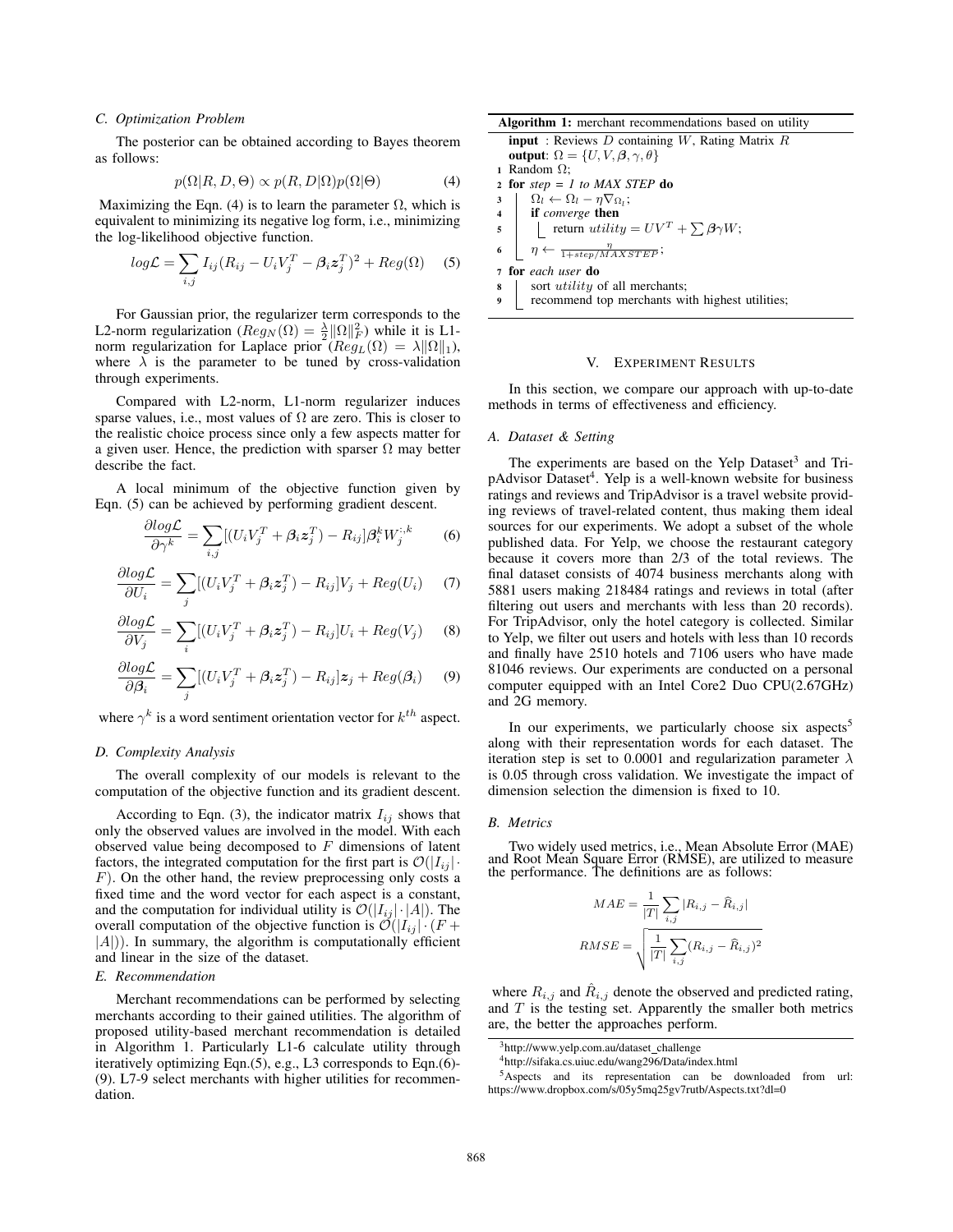| Data Set    | Training Data | Metrics     | ES       | <b>TAP</b> | <b>LRR</b> | Dimensionality = $10$ |         |         |
|-------------|---------------|-------------|----------|------------|------------|-----------------------|---------|---------|
|             |               |             |          |            |            | <b>PMF</b>            | $GM-L1$ | $GM-L2$ |
| Yelp        | 80%           | <b>MAE</b>  | 0.82758  | 0.78920    | 0.76032    | 0.75729               | 0.73758 | 0.74002 |
|             |               | improved    | 10.87%   | 6.54%      | $2.99\%$   | 2.60%                 |         |         |
|             |               | <b>RMSE</b> | 1.03427  | 1.00212    | 0.99983    | 0.95078               | 0.93442 | 0.94039 |
|             |               | improved    | 9.65%    | 6.76%      | 6.54%      | 1.72%                 |         |         |
|             | 60%           | <b>MAE</b>  | 0.82831  | 0.79019    | 0.77790    | 0.76081               | 0.74865 | 0.74511 |
|             |               | improved    | 10.04%   | 5.70%      | $4.22\%$   | 2.06%                 |         |         |
|             |               | <b>RMSE</b> | 1.03391  | 1.00406    | 0.99545    | 0.97598               | 0.94350 | 0.94897 |
|             |               | improved    | 8.74%    | 6.03%      | 5.22%      | 3.33%                 |         |         |
| TripAdvisor | 80%           | MAE         | 0.79595  | 0.77562    | 0.75413    | 0.73759               | 0.72438 | 0.72376 |
|             |               | improved    | $9.07\%$ | $6.69\%$   | $4.03\%$   | 1.88%                 |         |         |
|             |               | <b>RMSE</b> | 1.04198  | 1.00701    | 0.95992    | 0.94081               | 0.92746 | 0.91961 |
|             |               | improved    | 11.74%   | 8.68%      | 4.20%      | 2.25%                 |         |         |
|             | 60%           | MAE         | 0.79859  | 0.78777    | 0.77472    | 0.76969               | 0.75567 | 0.74637 |
|             |               | improved    | 6.54%    | 5.26%      | 3.66%      | $3.03\%$              |         |         |
|             |               | <b>RMSE</b> | 1.04949  | 1.00131    | 0.99964    | 0.98255               | 0.97710 | 0.96465 |
|             |               | improved    | 8.08%    | 3.66%      | 3.50%      | 1.82%                 |         |         |

Table II. PREDICTION ACCURACY COMPARISON

# *C. Baselines*

We compare the following methods with our approach:

- 1) PMF: This method is proposed in [15] by factorizing the user-merchant matrix, which is the only input used for the algorithm.
- 2) LRR: Latent aspect Rating Regression is proposed by [18] to make predictions to ratings via analyzing reviews.
- 3) IAP: Incorporating Author Preference for rating prediction is presented in [16].
- 4) ES: This method won the 2014 Yelp challenge [6]. We averagely aggregate Extracted Subtopic ratings to predict the overall rating.
- 5) GM-L1 and GM-L2: These are our utility-based Gaussian models with L1 and L2 regularization.

We use different amounts of training data to test all algorithms and the results are tabulated in Table II. The selection process is conducted three times and the average results are reported to avoid bias.

From Table II, we can observe that of the compared methods, our approach generally achieves the best performance, with improvement by up to 11% and 10% in MAE and RMSE. This is mainly because some baselines only utilize the rating resource for model training, resulting in vulnerability to sparsity and cold-start. Those which use both resources estimate the rating by merely using a simple regression method without jointly considering individual and collaborative behaviour. In constrast our approach combines both and the improvements on the two metrics verify our claims.

Different proportion of the training data affect the result, which is evident to all and is also reported in the previous research papers. Higher percentage of training data may deduce more precise models thus resulting in accurate predictions, i.e., small errors.

# *D. Cold-Start Problem*

In order to compare the robustness of our approach in the cold-start problem with baseline methods, we first partition the users into groups based on the sparsity ratio of observed ratings in the training data set, i.e., 1-10, 10-20, 20-40, 40-80, 80-160, *>*160, and then calculate the MAE and RMSE of the testing data set with different groups respectively. The entire cold-start experiment indicates that our approach outperforms other methods consistently, especially for the sparser groups. The result of TripAdvisor is consistent with that of Yelp, thus we report the results using 70% and 90% of Yelp data for training, which is shown in Figure 3.

Figure 3(a) and 3(d) describes the distribution of the observed ratings for groups in testing dataset in regarding to 70% and 90% training dataset in use respectively. Figure 3(b)- 3(c) and 3(e)-3(f) report the MAE and RMSE results for different groups.

In comparison with PMF, especially when user ratings are very sparse, the reviews in our approach become a crucial auxiliary resource to help to capture the user's preferences thus providing good results, which coincides with our aforementioned assumption.

#### *E. Mobile Application Demonstration*

We build a real mobile recommender system based on our utility-based model, which can be detailed in [9]. It can not only present visualization for users and merchants via analyzing reviews but also do personalized recommendations according to users' preferences.

# VI. CONCLUSION

In this paper, we address merchant recommendation by jointly exploring the ratings and reviews on LBSNs. Different from conventional methods, we aim to model the user rating decision process on merchants by leveraging individual and collaborative utility. A novel and efficient utility-based model is proposed. Experiments on two real world datasets have demonstrated that our approach outperforms other methods, especially in the cold-start problem. Meanwhile, a real mobile application is implemented to show the practicability of our model. In future we will examine the impact of geographic information and further improve the prediction accuracy.

#### VII. ACKNOWLEDGEMENT

This research was partially supported by grants from the National Science Foundation for Distinguished Young Scholars of China (Grant No. 61325010), the National High Technology Research and Development Program of China (Grant No. 2014AA015203), and the Fundamental Research Funds for the Central Universities of China (Grant No. WK2350000001).